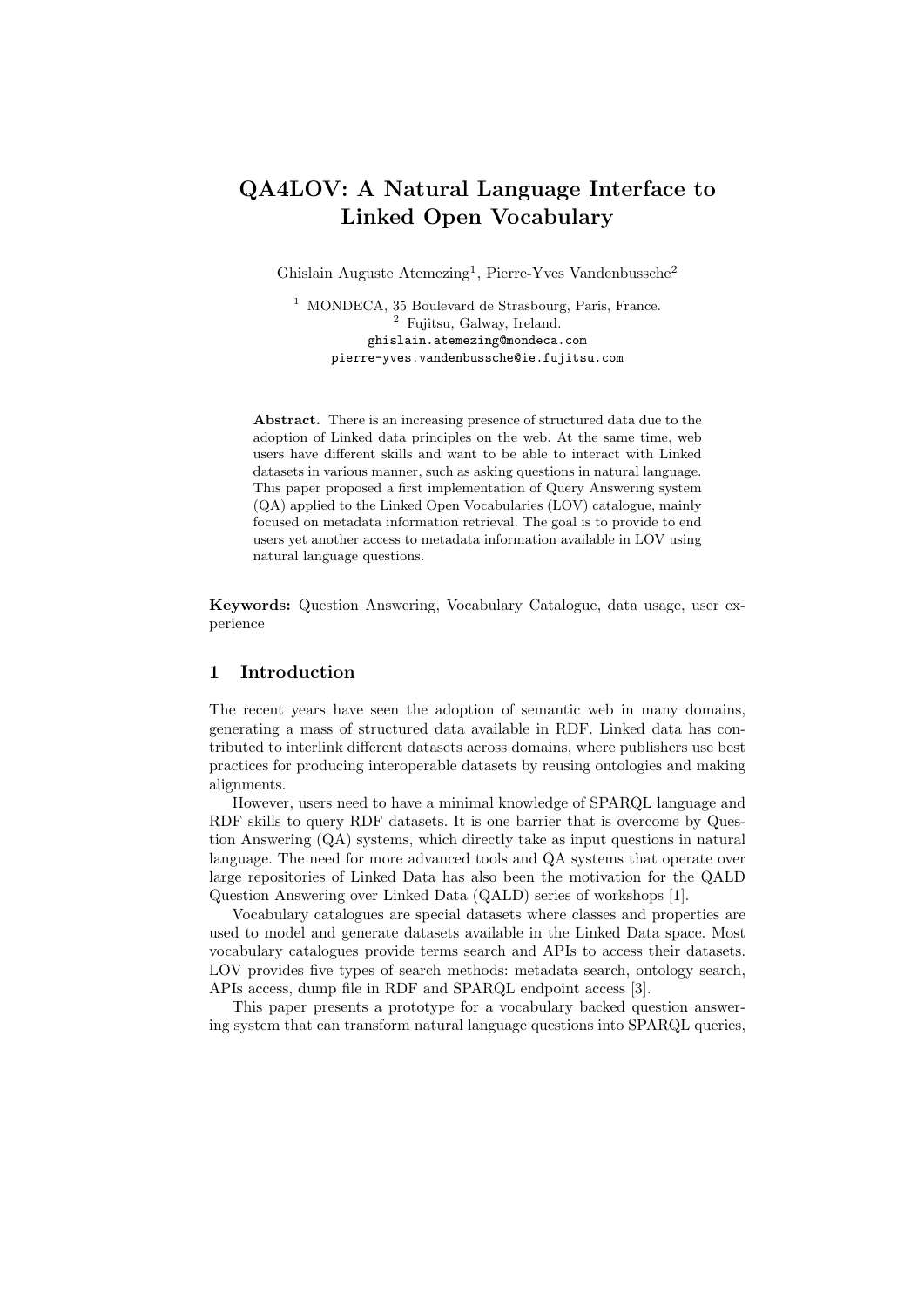thus giving the end users access to the information stored in vocabulary repositories. The paper is structured as follows: Section 2 describes the system, followed by the set of questions in Section 3. An evaluation is presented in Section 4 and a short conclusion and future work in Section 5.

## 2 System Description

The system receives as input a question formulated in English and outputs the query that will retrieve the answer to the question from the LOV catalogue. The architecture of the system is illustrated in Fig. 1 and a screenshot of the live demo in Fig. 2. The system is available at http://lov.okfn.org/dataset/lov/qa.



Fig. 2: A screenshot showing the system answering to the contributors of adms

The implementation uses the Quepy tool from Machinalis<sup>3</sup>. The POS tagset used by Quepy is the Penn Tagset [2]. First, regular expressions are defined to match the natural language questions and transform them into an abstract semantic representation. Then, specific templates are defined for the system to handle users' questions. To handle regular expressions, Quepy uses the refo library<sup>4</sup> which work with regular expressions as objects.

 $^3$  https://github.com/machinalis/quepy/

<sup>4</sup> https://github.com/machinalis/refo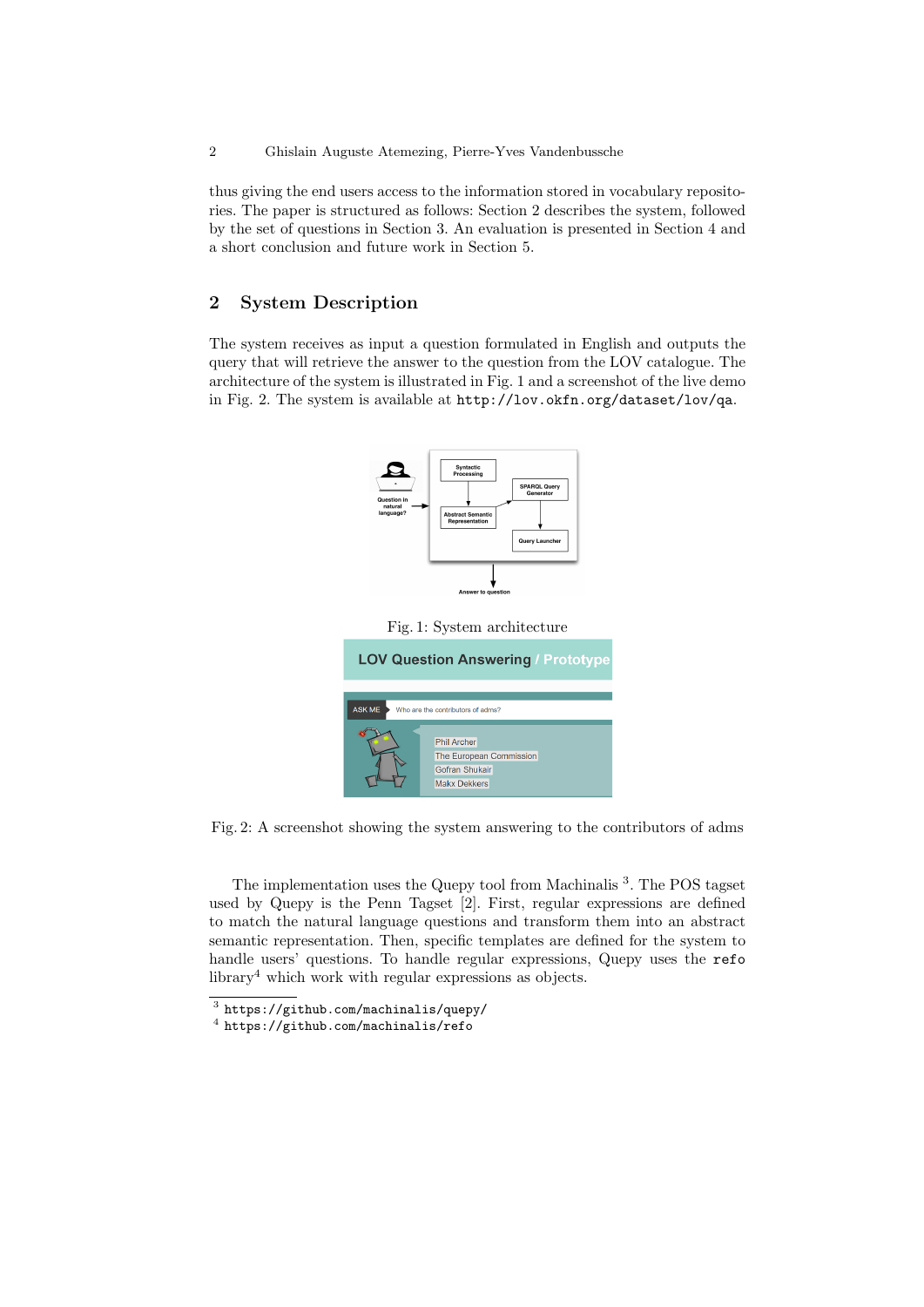A vocabulary is defined by a fixed relation voaf:Vocabulary and a POS associated to a vann:preferredNamespacePrefix. LOV uses a unique prefix to identify namespaces, which is a string from length 2 to length 17, although the recommendation for publishers is to use a prefix with less than 10 characters. Our approach is based on attaching a regex to vocabulary represented by its prefix.

The syntactic processor is based on regular expressions using POS terms. As a vocabulary is identified by its prefix, we use the following syntactic patterns: NN, NNS, FW, DT, JJ and VBN. Each question from Q1 to Q14 is associated to a unique template. After, when a prefix is recognized, the semantic interpreter uses fixed relations with the English tag, which are properties in RDF triple pattern. The code below shows a regex for the contributors of any vocabulary:

```
regex1 = Pos("WP") + Lemma("be") + Pos("DT") + Lemma("contributor")
+ Pos("IN") + Vocabulary()
```
#### 3 Types of Questions

LOV is a highly curated observatory of the semantic vocabularies ecosystem, with the aim of promoting the reuse of well-documented vocabularies in the Linked Data space. Each version of a vocabulary in LOV contains relevant metadata information which can be discovered by agents.

Additionally, users could be interested in other interesting facts, such as the number of versions, the number of datasets using the vocabulary, the number of external vocabularies reusing the vocabulary and the category to which belong the vocabulary. A first set of 14 templates can be handled by the prototype, covering different type of metadata information available in a vocabulary. Table 1 shows the list of questions, where in the column "Template", [be] can be either the present or the past form of the verb, and [vocab] is the preferred prefix of the vocabulary. The regex uses lemmas to combine different types of the questions accordingly.

#### 4 System Evaluation

The system allows users to interact with the LOV catalogue through the answers generated. Depending on the types of the results (e.g., agents, versions, categories), the system allows users to further explore the dataset with more interactions. All the questions which generated SPARQL query gives satisfactory results. The most challenging issue is to determine the most suitable POS that cover all the vocabulary prefixes. For example, out of  $528^5$  vocabularies in LOV, 13 of them contain an hyphen and the system can not generate query (e.g.,

 $^{\rm 5}$  This number corresponds to the total number of vocabularies inserted in LOV as of January, 8th 2016.